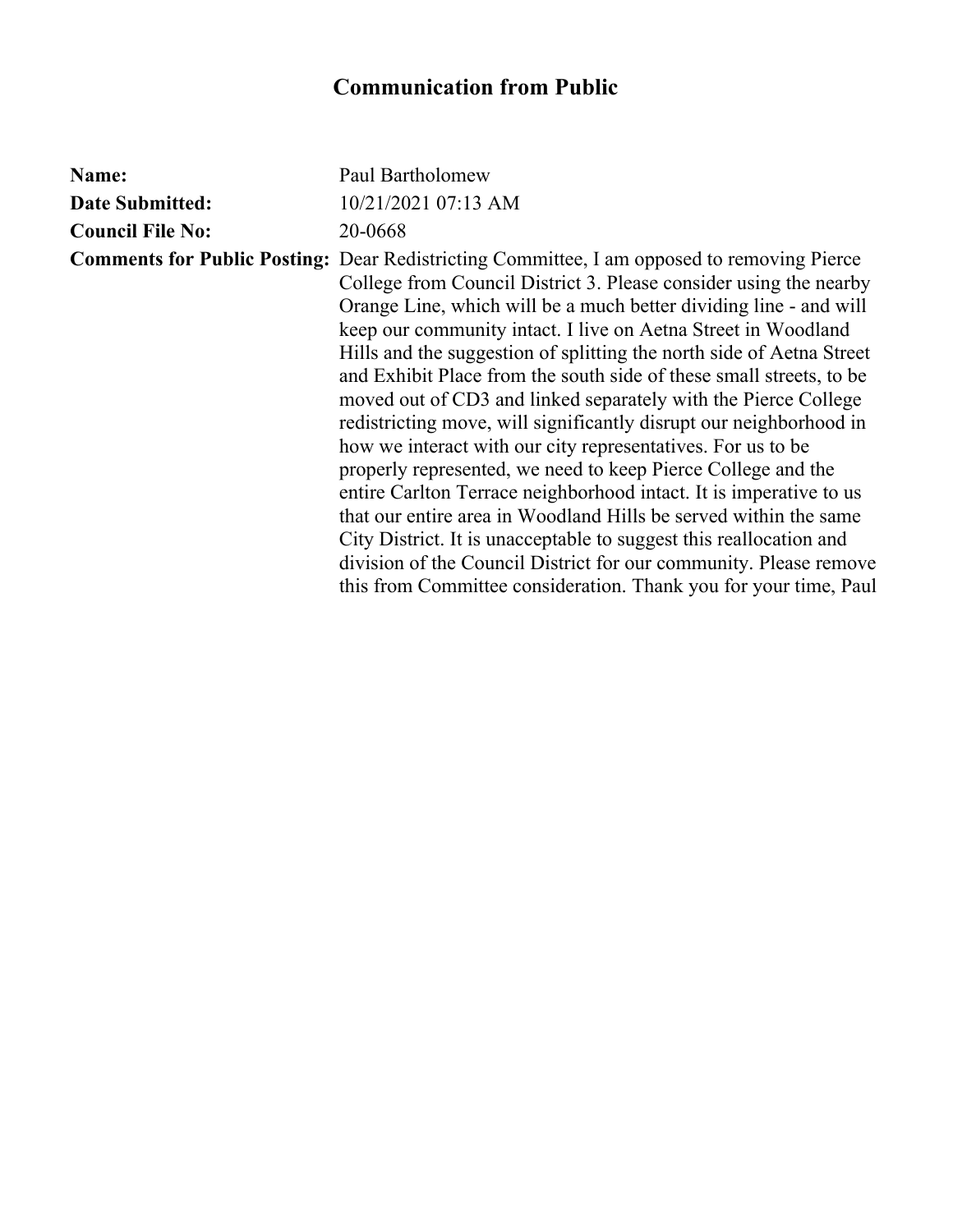| Name:                   | Tamera Hanns                                                                                                                                                                                                                                                                                                                                                                                                                                                                                                                                                                                                                                                                                                                                                                                                                                                                                                                                                                                                                                                                                                                                                                                                                                                                                                                                                                                                                                                                                                                                                                                                                                                                                                                                                                                                                                                                                                                                                                                                                                                                                                             |
|-------------------------|--------------------------------------------------------------------------------------------------------------------------------------------------------------------------------------------------------------------------------------------------------------------------------------------------------------------------------------------------------------------------------------------------------------------------------------------------------------------------------------------------------------------------------------------------------------------------------------------------------------------------------------------------------------------------------------------------------------------------------------------------------------------------------------------------------------------------------------------------------------------------------------------------------------------------------------------------------------------------------------------------------------------------------------------------------------------------------------------------------------------------------------------------------------------------------------------------------------------------------------------------------------------------------------------------------------------------------------------------------------------------------------------------------------------------------------------------------------------------------------------------------------------------------------------------------------------------------------------------------------------------------------------------------------------------------------------------------------------------------------------------------------------------------------------------------------------------------------------------------------------------------------------------------------------------------------------------------------------------------------------------------------------------------------------------------------------------------------------------------------------------|
| <b>Date Submitted:</b>  | 10/21/2021 07:43 AM                                                                                                                                                                                                                                                                                                                                                                                                                                                                                                                                                                                                                                                                                                                                                                                                                                                                                                                                                                                                                                                                                                                                                                                                                                                                                                                                                                                                                                                                                                                                                                                                                                                                                                                                                                                                                                                                                                                                                                                                                                                                                                      |
| <b>Council File No:</b> | 20-0668                                                                                                                                                                                                                                                                                                                                                                                                                                                                                                                                                                                                                                                                                                                                                                                                                                                                                                                                                                                                                                                                                                                                                                                                                                                                                                                                                                                                                                                                                                                                                                                                                                                                                                                                                                                                                                                                                                                                                                                                                                                                                                                  |
|                         | <b>Comments for Public Posting:</b> The suggestion of removing Pierce College from Council 3 is an<br>overt attempt to break up the collective voice of the residents of<br>the neighborhood which it borders. Residents whose properties do<br>not adjoin the College's property would have no interest in<br>possible real estate deals and use of the school's property making<br>it easier for portions of Pierce's open space to be sectioned off for<br>sale for yet another monster apartment complex as we are seeing<br>rise up on numerous corners throughout our area. Pierce College<br>is an agricultural school, which in and of itself requires space. The<br>idea of the money land sale(s) could garner must be tempting,<br>especially without voices challenging the idea. However,<br>chopping up the districting to completely eliminate the voice of<br>the most adjacent residents is just a low blow. Using the Orange<br>Line as the redistricting line makes the most sense as the tracks<br>themselves would be an easily identifiable dividing line and it is<br>unlikely that residents to the north of the line would have their<br>properties impacted by activity on the College's property.<br>Continuing the redistricting discussion, the suggestion of splitting<br>the north side of Aetna Street and Exhibit Place from the south<br>side of these small streets, to be moved out of CD3 and linked<br>separately with the Pierce College redistricting move, will disrupt<br>our neighborhood in how we interact with our city representative.<br>How does slicing up this portion of Carlton Terrace, a bedroom<br>community, make sense? How does our residenial representative,<br>Karen DiBiase, serve our community if her area is split between<br>two City Districts? Finally, Pierce College should remain in the<br>same district as the properties of those residents who would be<br>most impacted by changes in the use of the College's land, not in<br>the district of those who cannot see the property from their<br>windows and need a car to get to the school. |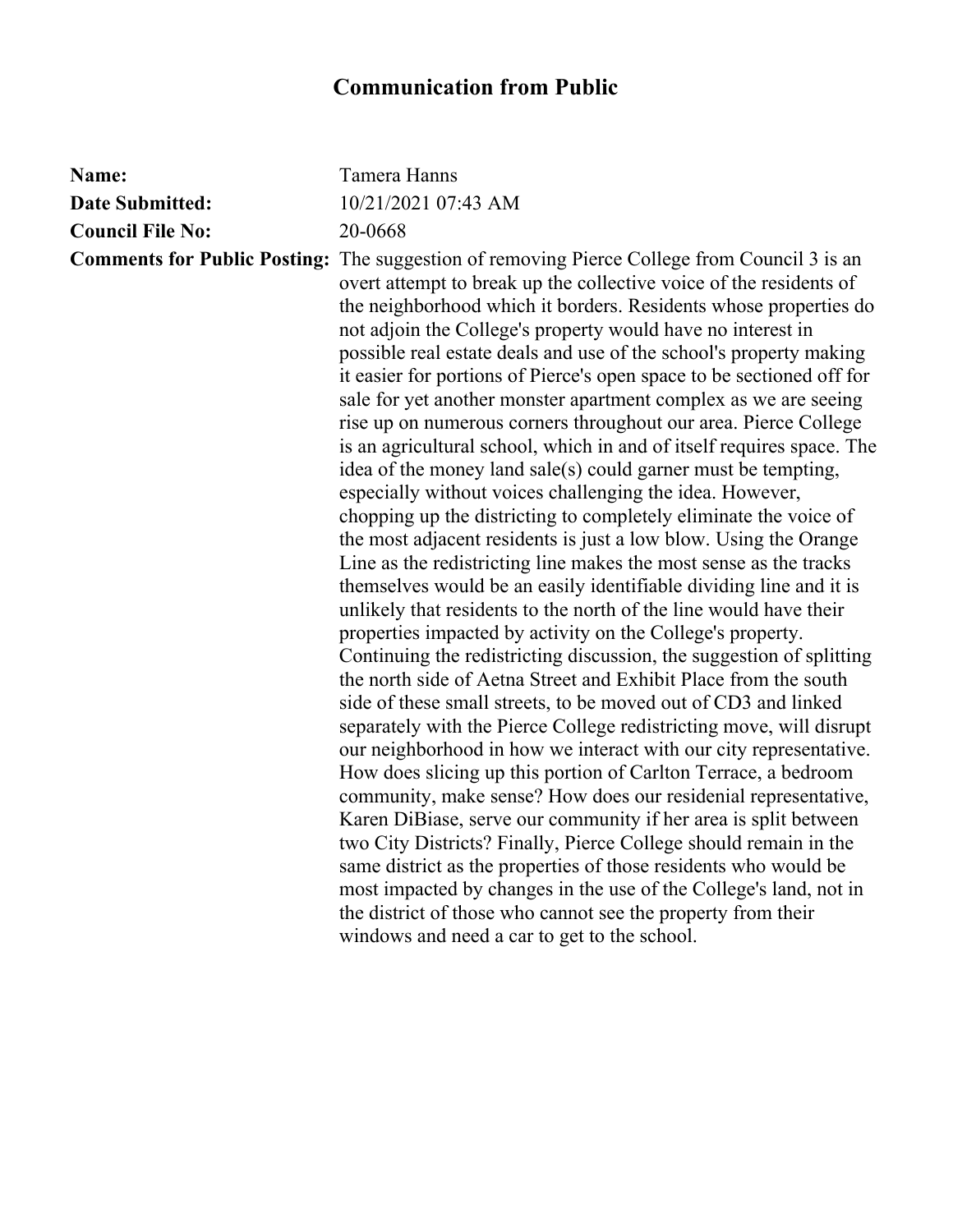| Name:                   |                                                                                                     |
|-------------------------|-----------------------------------------------------------------------------------------------------|
| <b>Date Submitted:</b>  | 10/21/2021 08:19 AM                                                                                 |
| <b>Council File No:</b> | 20-0668                                                                                             |
|                         | <b>Comments for Public Posting:</b> Please keep Woodland Hills, Pierce College and Warner Center as |
|                         | part of the same district. No to redistricting.                                                     |